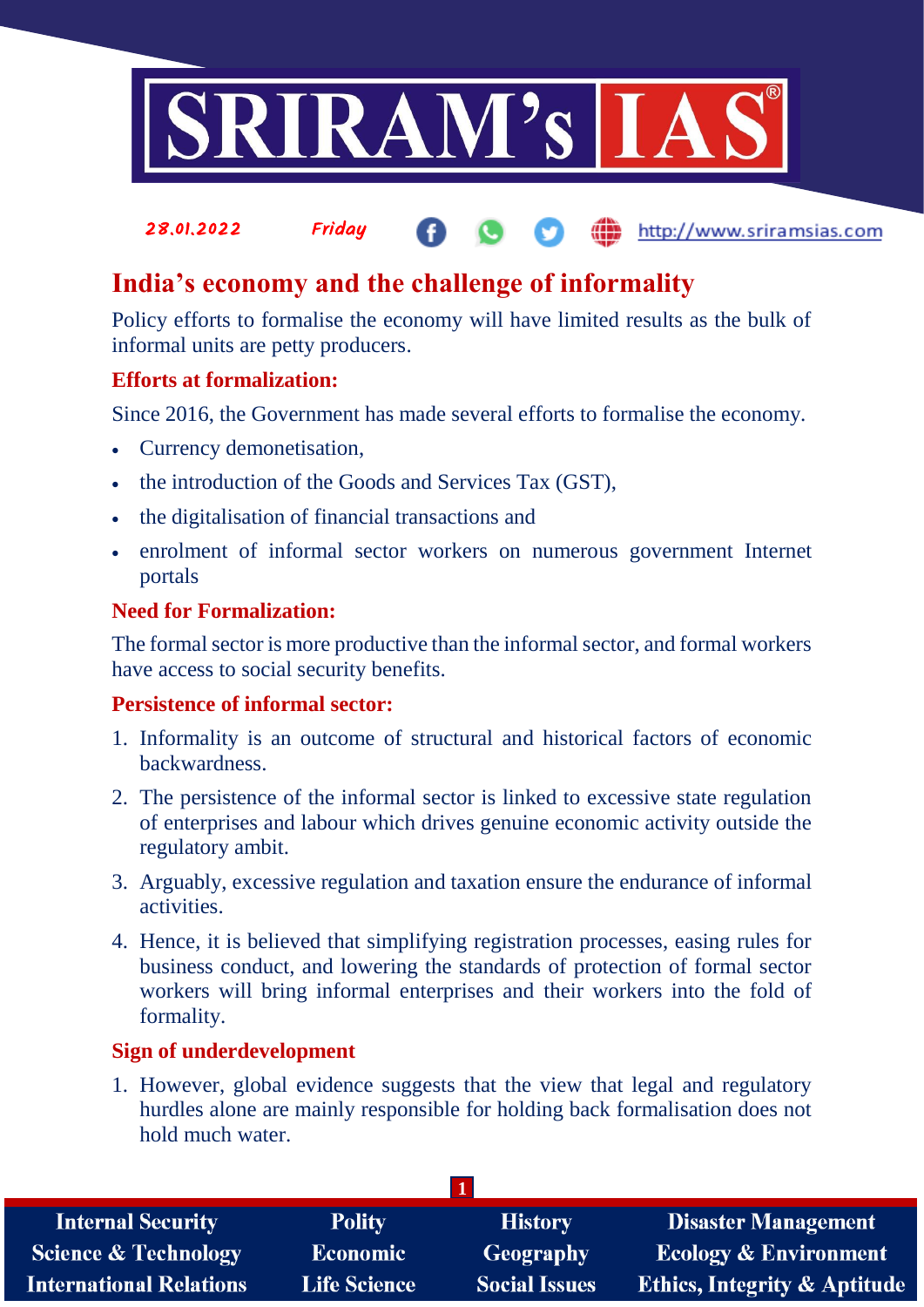

#### the http://www.sriramsias.com 28.01.2022 Friday

- 2. A well-regarded study, 'Informality and Development', argues that the persistence of informality is, in fact, a sign of underdevelopment.
- 3. Across countries, the paper finds a negative association between informality (as measured by the share of self-employed in total workers) and per capita income.
- 4. The finding suggests that informality decreases with economic growth, albeit slowly. A similar association is also evident across major States in India, based on official PLFS data.
- 5. Hence, the persistence of a high share of informal employment in total employment seems nothing but a lack of adequate growth or continuation of underdevelopment.

### **Transformation in Asia**

- 1. The defining characteristic of economic development is a movement of lowproductivity informal (traditional) sector workers to the formal or modern (or organised) sector — known as structural transformation.
- 2. East Asia witnessed a rapid structural change in the second half of the 20th century as poor agrarian economies rapidly industrialised, drawing labour from traditional agriculture.

### **Indian Case**

- 1. However, in many parts of the developing world, including India, informality has reduced at a very sluggish pace, manifesting itself most visibly in urban squalor, poverty and (open and disguised) unemployment.
- 2. Despite witnessing rapid economic growth over the last two decades, 90% of workers in India have remained informally employed, producing about half of GDP.
- 3. Combining the International Labour Organization's widely agreed template of definitions with India's official definition (of formal jobs as those providing at least one social security benefit — such as EPF), the share of formal workers in India stood at 9.7% (47.5 million).
- 4. Official PLFS data shows that 75% of informal workers are self-employed and casual wage workers with average earnings lower than regular salaried workers.

| <b>Internal Security</b>        | <b>Polity</b>       | <b>History</b>       | <b>Disaster Management</b>              |  |
|---------------------------------|---------------------|----------------------|-----------------------------------------|--|
| <b>Science &amp; Technology</b> | <b>Economic</b>     | <b>Geography</b>     | <b>Ecology &amp; Environment</b>        |  |
| <b>International Relations</b>  | <b>Life Science</b> | <b>Social Issues</b> | <b>Ethics, Integrity &amp; Aptitude</b> |  |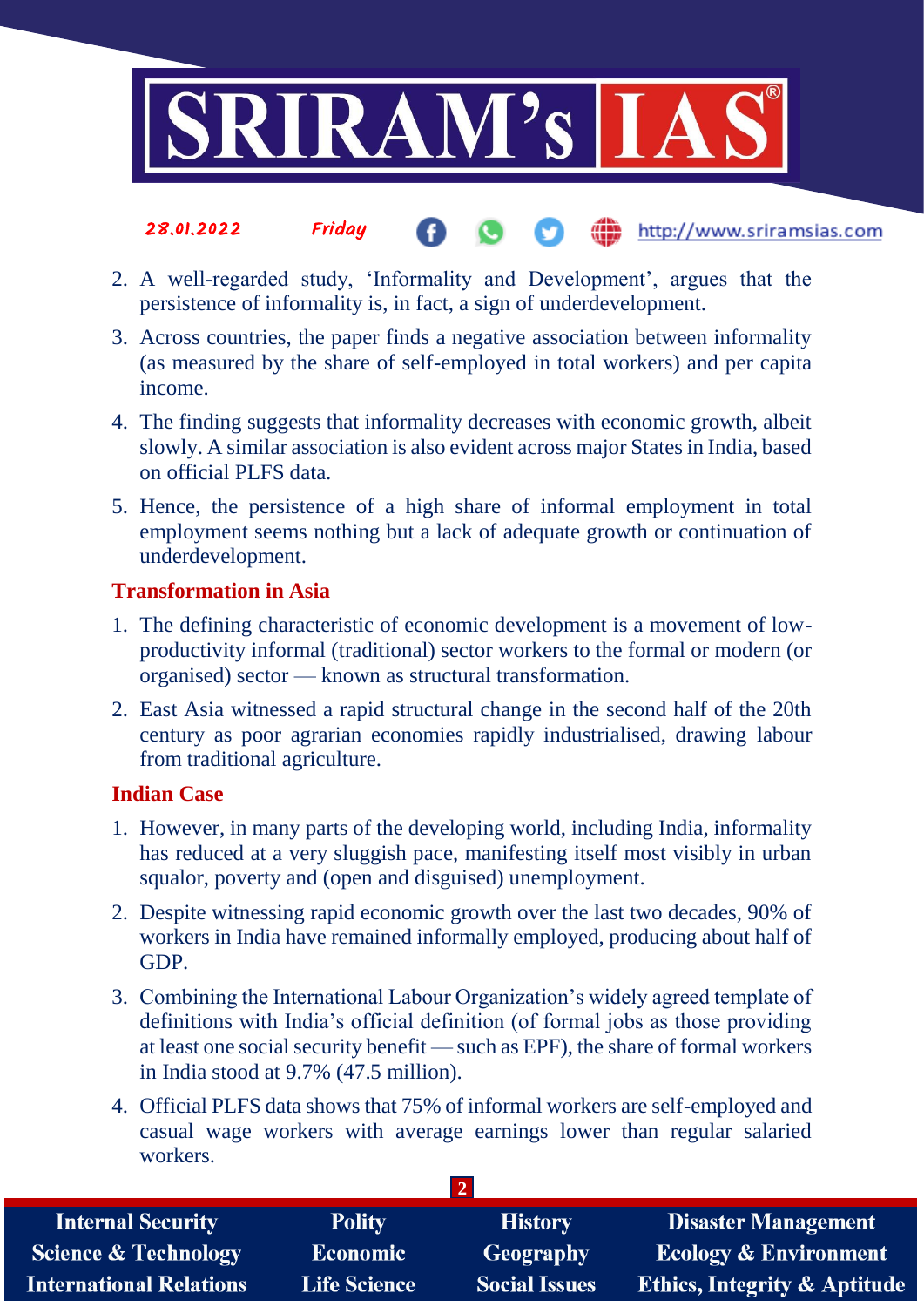

5. Significantly, the prevalence of informal employment is also widespread in the non-agriculture sector. About half of informal workers are engaged in nonagriculture sectors which spread across urban and rural areas.

the http://www.sriramsias.com

|                                  |          | <b>Enterprise Type</b>                                                                                                                            |                                                                                                                                                                                     |
|----------------------------------|----------|---------------------------------------------------------------------------------------------------------------------------------------------------|-------------------------------------------------------------------------------------------------------------------------------------------------------------------------------------|
|                                  |          | Organised                                                                                                                                         | Unorganised                                                                                                                                                                         |
| <b>Employment</b><br><b>Type</b> | Formal   | Regular salaried work with<br>some job security and<br>benefits, in enterprises<br>employing 10 or more<br>workers.                               | Regular salaried employment<br>with some benefits, in<br>enterprises employing less<br>than 10 workers.                                                                             |
|                                  | Informal | Various types of contract<br>work and employment of<br>short duration, without<br>job security, in enterprises<br>employing 10 or more<br>workers | All types of casual work, work<br>for daily, weekly, or monthly<br>wages, and self-employment<br>with no benefits or security,<br>in enterprises employing less<br>than 10 workers. |

## **Effect of the Pandemic:**

28.01.2022 Friday

- 1. Despite (well-intentioned) efforts at formalisation, the challenge of informality looms large for India. The novel coronavirus pandemic has only exacerbated this challenge.
- 2. Research by the State Bank of India recently reported the economy formalised rapidly during the pandemic year of 2020-21, with the informal sector's GDP share shrinking to less than 20%, from about 50% a few years ago — close to the figure for developed countries.
- 3. These findings of a sharp contraction of the informal sector during the pandemic year (2020-21) do not represent a sustained structural transformation of the low productive informal sector into a more productive formal sector.
- 4. They are a temporary (and unfortunate) outcome of the pandemic and severe lockdowns imposed in 2020 and 2021.
- 5. The informal sector will perforce spring back to life soon, for sheer survival, to produce whatever it can, using its abundant labour and meagre resources.

### **The necessary elements**

1. Policy efforts directed at bringing the tip of the informal sector's iceberg into the fold of formality by alleviating legal and regulatory hurdles are laudable.

**3**

| <b>Internal Security</b>        | <b>Polity</b>       | <b>History</b>       | <b>Disaster Management</b>              |
|---------------------------------|---------------------|----------------------|-----------------------------------------|
| <b>Science &amp; Technology</b> | <b>Economic</b>     | Geography            | <b>Ecology &amp; Environment</b>        |
| <b>International Relations</b>  | <b>Life Science</b> | <b>Social Issues</b> | <b>Ethics, Integrity &amp; Aptitude</b> |